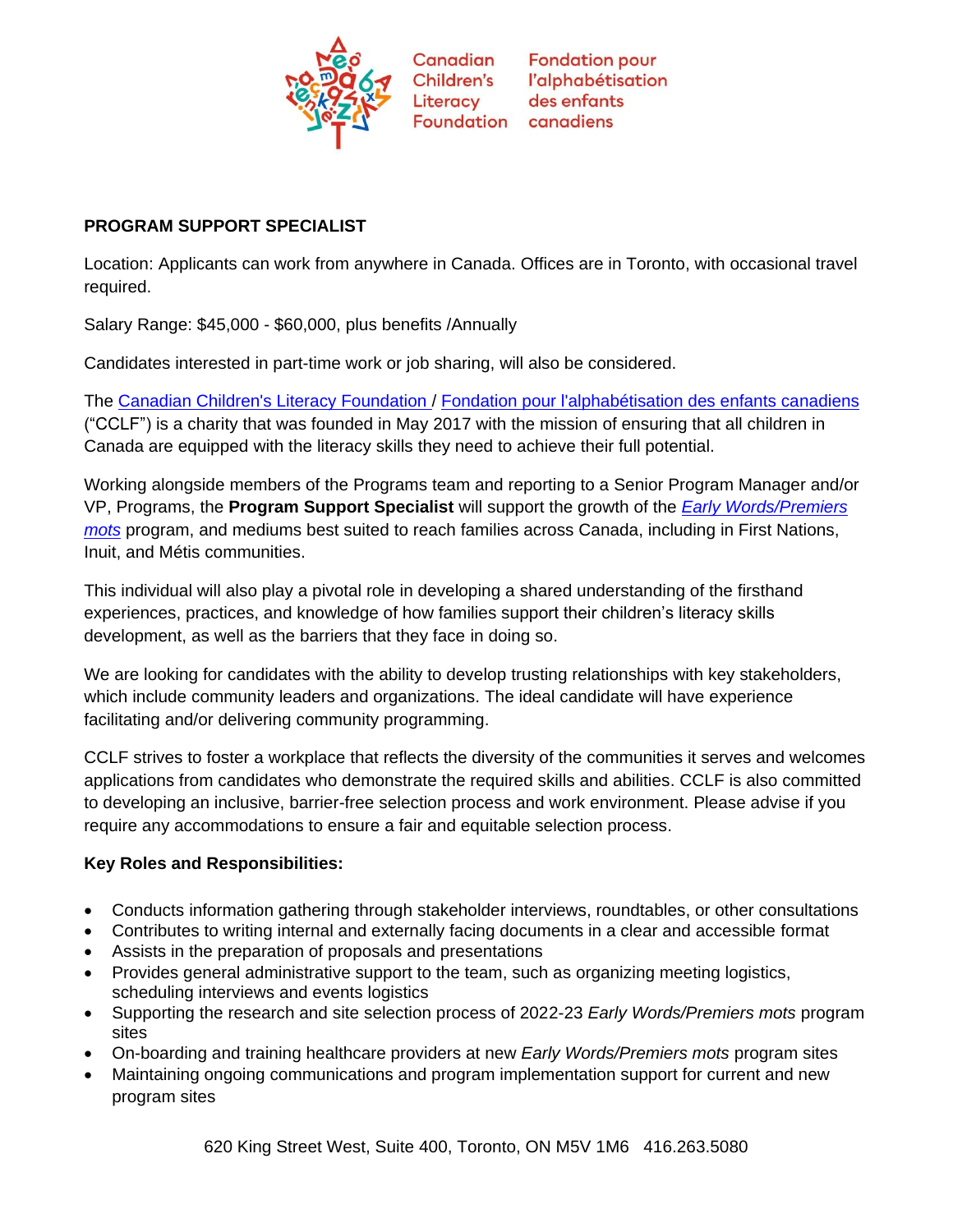

- Developing community relationships with partners and stakeholders from a variety of sectors, including healthcare, early childhood education and literacy organizations to support outreach, program growth/development, and program fidelity
- Supporting and leading aspects of program implementation and tracking progress against milestones and budgets
- Supporting reporting to funders, as needed

# **Professional Experience and Qualifications:**

- Lived experience and/or post-secondary education.
- 3-5 years relevant work or community experience
- Self-starter that may work independently to ensure milestones are met while also able to work collaboratively within a team
- Excellent organization skills, with good attention to detail
- Able to build and maintain relationships remotely using phone and virtual communications
- Experience and/or technological proficiency
- Experience working on collaborative projects with stakeholders of varying backgrounds and disciplines
- Strong facilitation skills, comfortable with running large group interactive discussions virtually and in-person and proven ability to create culturally safe and comfortable space for difficult conversations with diverse audiences
- Excellent written communication skills

# **Assets:**

- Experience working in communities and/or a history of community-engagement
- Experience and/or knowledge of promoting health research and/or carrying out research in keeping with Indigenous values, traditions, cultural protocols, and right to self-determination
- Experience developing or implementing program evaluation frameworks
- Knowledge and/or interest in early childhood education/early literacy
- Lived or professional experience within First Nations, Inuit, and Métis communities
- Knowledge of the history and current realities of Canadian healthcare systems
- French language skills (with opportunity for assessment and training)

# **Compensation & Work Environment**

This is a full-time position with a salary between \$45,000 and \$60,000 commensurate with experience plus health and dental benefits. CCLF is also open to considering job sharing and/or part time work for the role as well.